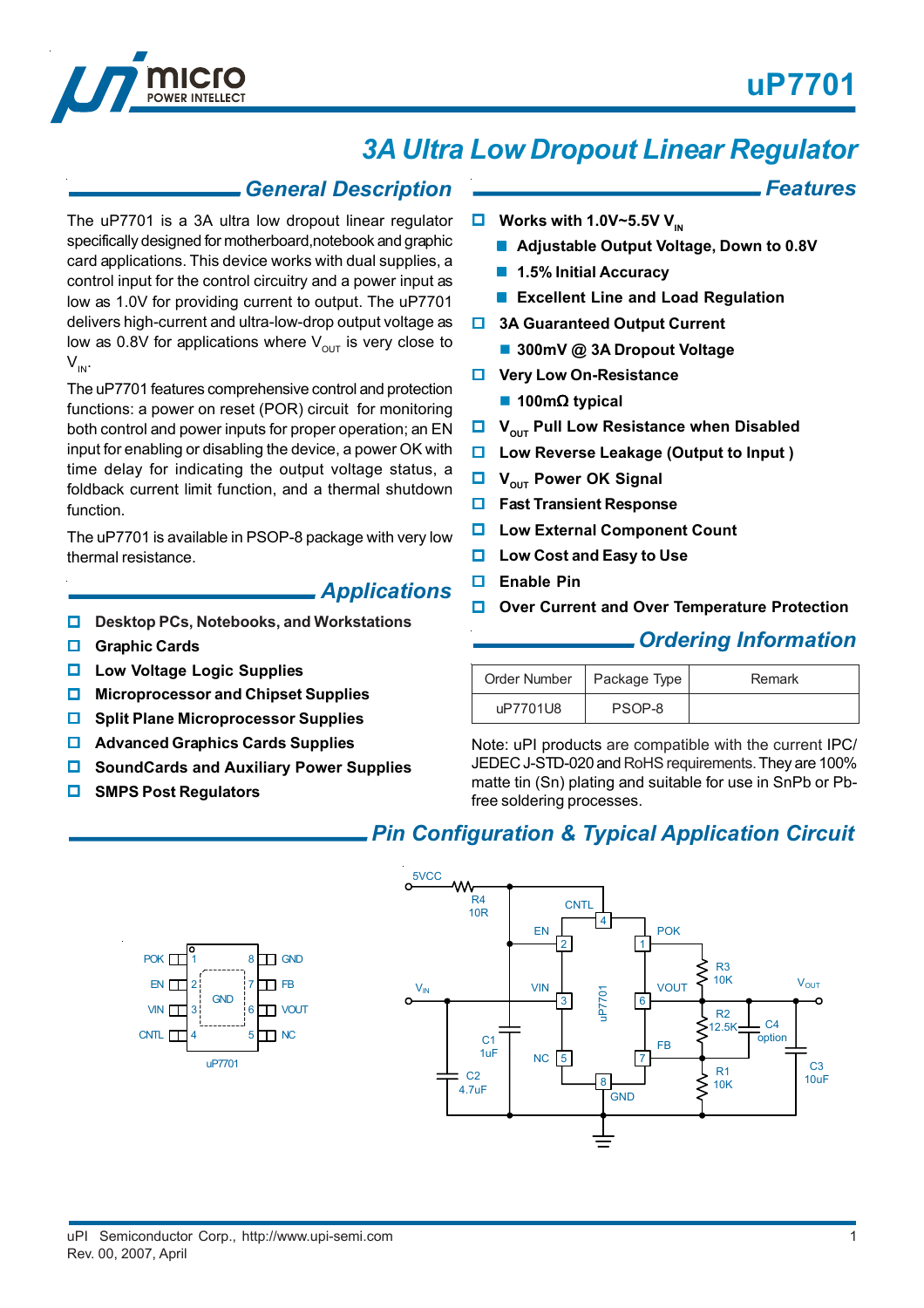



## *Functional Pin Description*

| Pin No.        | Name        | <b>Pin Function</b>                                                                                                                                                                                                                                                                                                                                                                                                                                               |
|----------------|-------------|-------------------------------------------------------------------------------------------------------------------------------------------------------------------------------------------------------------------------------------------------------------------------------------------------------------------------------------------------------------------------------------------------------------------------------------------------------------------|
| 1              | <b>POK</b>  | <b>Power OK Indication.</b> This pin is an open-drain output and is set high impedance once $V_{\text{out}}$<br>reaches 92% of its rating voltage.                                                                                                                                                                                                                                                                                                                |
| 2              | <b>EN</b>   | <b>Enable Input.</b> Pulling this pin below 0.4V turns the regulator off, reducing the quiescent current<br>to a fraction of its operating value.                                                                                                                                                                                                                                                                                                                 |
| 3              | <b>VIN</b>  | Input Voltage. This is the drain input to the power device that supply current to the output pin.<br>Large bulk capacitors with low ESR should be placed physically close to this pin o prevent the<br>input rail from dropping during large load transient. A 4.7uF ceramic capacitor is recommended<br>at this pin. $V_{N}$ cannot be forced higher than $V_{N}$ otherwise the current limit function may be false<br>triggered and disable the output voltage. |
| 4              | <b>CNTL</b> | Supply Input for Control Circuit. This pin provides bias voltage to the control circuitry and<br>driver for the pass transistor. The driving capability of output current is proportioned to the $V_{\text{CNTL}}$ .<br>For the device to regulate, the voltage on this pin must be at least 1.5V greater than the output<br>voltage, and no less than $V_{CNTL MIN}$                                                                                             |
| 5              | <b>NC</b>   | <b>Not Internally Connected</b>                                                                                                                                                                                                                                                                                                                                                                                                                                   |
| 6              | <b>VOUT</b> | <b>Output Voltage.</b> This pin is power output of the device. A pull low resistance exists when the<br>device is disabled by pulling low the EN pin. To maintain adequate transient response to large<br>load change, typical value of 1000uF AI electrolytic capacitor with 10uF ceramic capacitors are<br>recommended to reduce the effects of current transients on VOUT.                                                                                     |
| $\overline{7}$ | FB          | Feedback Voltage. This pin is the inverting input to the error amplifier. A resistor divider from<br>the output to GND is used to set the regulation voltage as $V_{\text{out}} = 0.8x(R1+R2)/R1$ (V)                                                                                                                                                                                                                                                             |
| 8              | <b>GND</b>  | Ground.                                                                                                                                                                                                                                                                                                                                                                                                                                                           |
| Exposed<br>Pad | <b>GND</b>  | Ground. The exposed pad acts the dominant power dissipation path and should be soldered<br>to well design PCB pads as described in the Application Informations Chapter.                                                                                                                                                                                                                                                                                          |



# *Functional Block Diagram*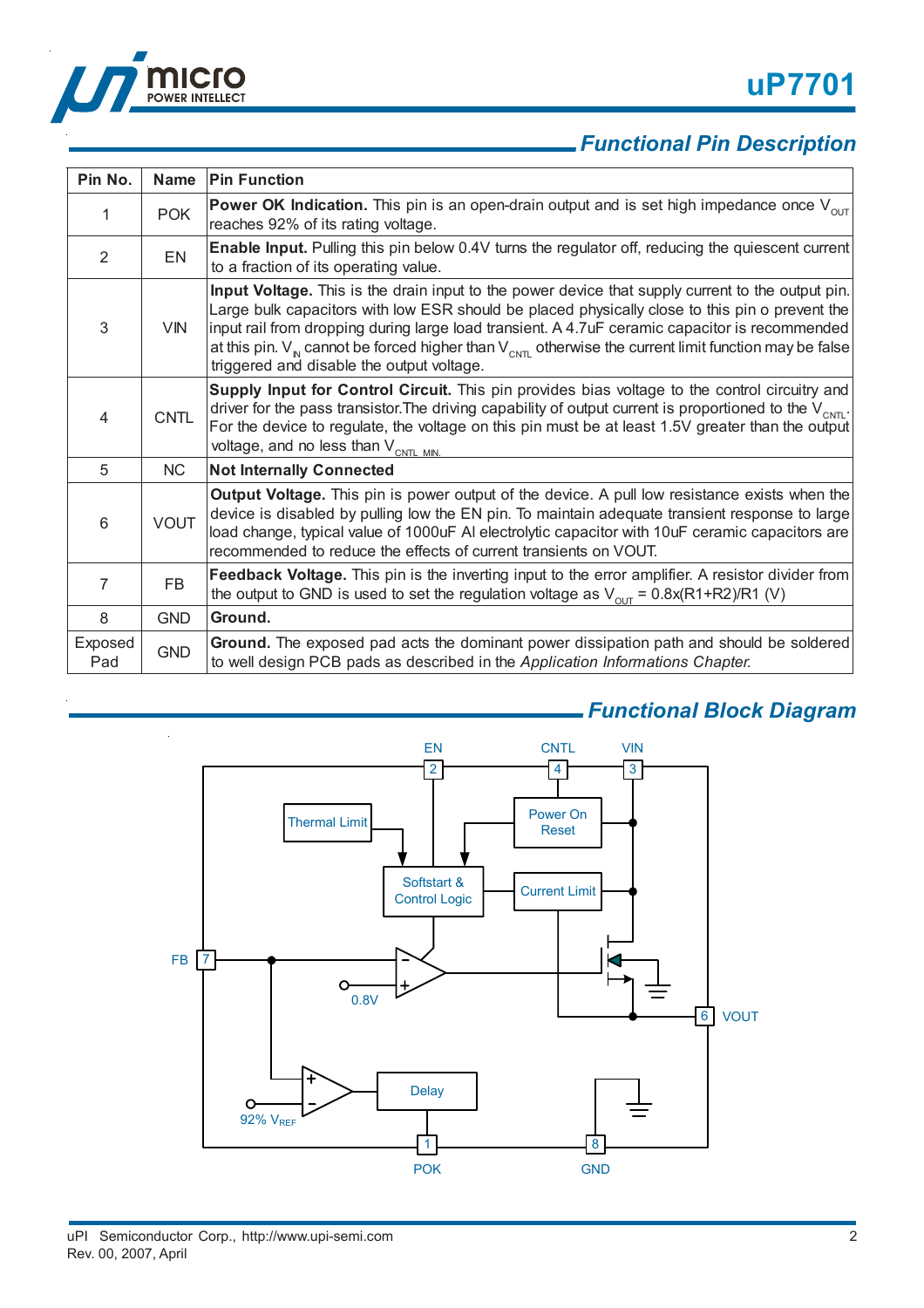



#### **Definitions**

Some important terminologies for LDO are specified below.

#### **Dropout Voltage**

The input/output voltage differential at which the regulator output no longer maintains regulation against further reductions in input voltage. Measured when the output drops 2% below its nominal value. Dropout voltage is affected by junction temperature, load current and minimum input supply requirements.

#### **Line Regulation**

The change in output voltage for a change in input voltage. The measurement is made under conditions of low dissipation or by using pulse techniques such that average chip temperature is not significantly affected.

#### **Load Regulation**

The change in output voltage for a change in load current at constant chip temperature. The measurement is made under conditions of low dissipation or by using pulse techniques such that average chip temperature is not significantly affected.

#### **Maximum Power Dissipation**

The maximum total device dissipation for which the regulator will operate within specifications.

#### **Quiescent Bias Current**

Current which is used to operate the regulator chip and is not delivered to the load.

The quiescent current  $I_0$  is defined as the supply current used by the regulator itself that does not pass into the load. It typically includes all bias currents required by the LDO and any drive current for the pass transistor.

#### **Initialization**

The uP7701 automatically initiates upon the receipt of supply voltage and power voltage. A power on reset circuit continuously monitors VIN and CNTL pins voltages with rising threshold levels of 0.6V and 2.7V respectively.

#### **Chip Enable and Soft Start**

The uP7701 features an enable pin for enable/disable control of the chip. Pulling  $V_{FN}$  lower than 0.8V disables the chip and reduces its quiescent current down to 12uA. When disabled, an internal MOSFET of 90 $\Omega$  R<sub>DS(ON)</sub> turns on to pull output voltage to ground. Pulling  $V_{FN}$  higher than 1.6V enables the output voltage, providing POR is recognized. The uP7701 features soft start function that limits inrush current for charging the output capacitors. The soft start time is typically 5ms.

## *Functional Description*

#### **Output Voltage Programming**

Figure 1 shows a typical application of 2.5V to 1.8V conversion with a 5.0V control supply. The output voltage is sensed through a voltage divider and regulated to internal reference voltage  $V_{\text{per}}$ . The output voltage is programmed as:

 $V_{\text{OUT}}$  =  $V_{\text{REF}}$  x (R<sub>1</sub>+R<sub>2</sub>) / R<sub>1</sub> = 0.8V x (22.5k/10k) = 1.8V

It's recommended to maintain 50-100uA through the output divider network for a tight load and line regulation. The internal voltage reference is  $V_{REF} = 0.8V$  with 1.5% initial accuracy. This commands the use of 0.5% or better accuracy resistors to build a precision power supply.



Figure 1. Typical application of 2.5V to 1.8V conversion with a 5.0V control supply

#### **Over Current Protection**

The uP7701 features a foldback over current protection function as shown in Figure 2. The current limit threshold level is proportinal to  $V_{\text{out}}/V_{\text{nom}}$  and is typically 4A when  $V_{\text{OUT}} = V_{\text{NOM}}$ , where  $V_{\text{NOM}}$  is the target output voltage. If the output continuously demands more current than the maximum current, output voltage will eventually drops below its nominal value. This, in turns, will lower its OCP threshold level. This will limit power dissipation in the device when over current limit happens. The power dissipation is near zero when the output is short circuited to ground.



Figure 2. Current Limit Behavior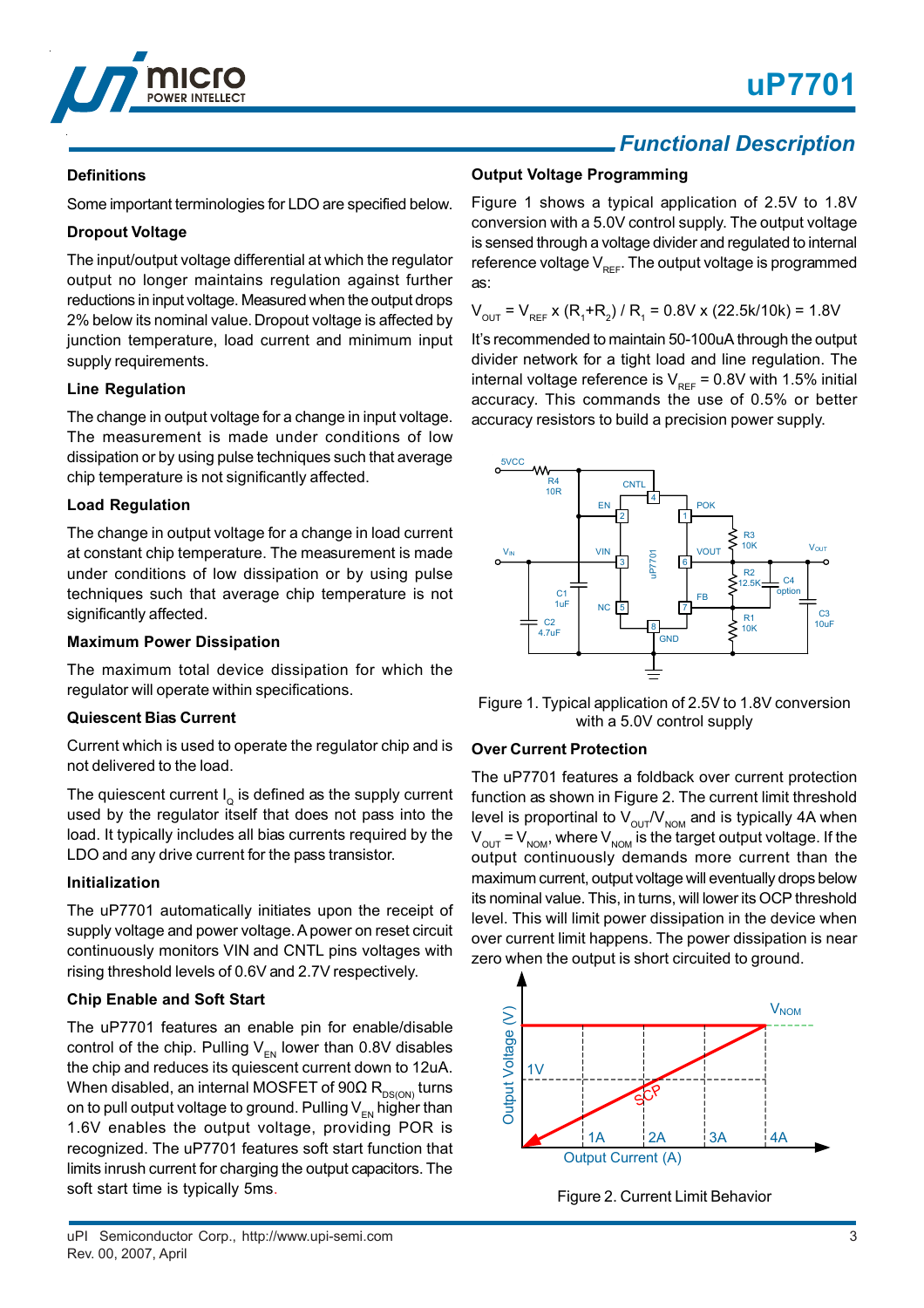



## *Absolute Maximum Rating*

| ESD Rating (Note 2) |  |
|---------------------|--|
|                     |  |
|                     |  |
|                     |  |

## *Thermal Information*

| Package Thermal Resistance (Note 3)         |          |
|---------------------------------------------|----------|
|                                             | .52°C.⁄W |
|                                             | 15°C. M  |
| Power Dissipation, $P_p @ T_a = 25^\circ C$ |          |
|                                             | .9W      |

## *Recommended Operation Conditions*

| Operating Junction Temperature Range (Note 4) ---- | -40 $^{\circ}$ C to +125 $^{\circ}$ C |
|----------------------------------------------------|---------------------------------------|
| Operating Ambient Temperature Range -------        | - -40°C to +85°C.                     |
| Supply Input Voltage, $V_{CNT}$                    | -- +4.5V to +5.5V                     |
| Power Input Voltage, $V_{in}$ ----                 | --- +1.0V to V <sub>смтг</sub>        |

## *Electrical Characteristics*

 $(V_{CNTL} = 5V, T_A = 25^{\circ}C,$  unless otherwise specified)

| <b>Parameter</b>                     | Symbol                      | <b>Test Conditions</b>                                                                                                                                                                                | <b>Min</b>               | <b>Typ</b>        | <b>Max</b>               | <b>Units</b>  |  |
|--------------------------------------|-----------------------------|-------------------------------------------------------------------------------------------------------------------------------------------------------------------------------------------------------|--------------------------|-------------------|--------------------------|---------------|--|
| <b>Supply Input Voltage</b>          |                             |                                                                                                                                                                                                       |                          |                   |                          |               |  |
| Control Input Voltage                | $V_{\text{CNTL}}$           | $V_{\text{OUT}} = V_{\text{REF}}$                                                                                                                                                                     | 3.0                      |                   | 5.5                      | V             |  |
| <b>POR Threshold</b>                 | $V_{\text{CNTLRTH}}$        |                                                                                                                                                                                                       | $- -$                    | 2.7               | 2.9                      | $\vee$        |  |
| POR Hysteresis                       | $V_{\text{CNTLHYS}}$        |                                                                                                                                                                                                       | $- -$                    | 0.2               | $\overline{\phantom{0}}$ | $\vee$        |  |
| Power Input Voltage                  | $V_{\text{IN}}$             | $V_{OUT} = V_{REF}$                                                                                                                                                                                   | 1.0                      | $\hspace{0.05cm}$ | $V_{CNTL}$               | V             |  |
| Control Input Current in<br>Shutdown | CNTL_SD                     | $V_{CNTL} = V_{N} = 5.0V, I_{OUT} = 0A, V_{EN} = 0V$                                                                                                                                                  | --                       | 20                | 40                       | uA            |  |
| Control Input Current                | $I_{\text{CNTL}}$           | $V_{CNT} = V_{N} = V_{FN} = 5.0 V, I_{OUT} = 0 A, V_{OUT} = V_{REF}$                                                                                                                                  | $\hspace{0.05cm}$        | 1.0               | 1.5                      | mA            |  |
| Quiescent Current                    | $\mathsf{I}_{\mathsf{Q}}$   | $V_{\text{CNTL}} = V_{\text{IN}} = V_{\text{EN}} = 5.0 V, I_{\text{OUT}} = 0 A, V_{\text{OUT}} = V_{\text{REF}}$                                                                                      | $\overline{\phantom{m}}$ | 1.0               | 1.5                      | mA            |  |
| <b>Feedback Voltage</b>              |                             |                                                                                                                                                                                                       |                          |                   |                          |               |  |
| Reference Voltage                    | $V_{REF}$                   | $V_{CNT} = V_{N} = V_{FN} = 5.0 V, I_{CUT} = 0 A. V_{CUT} = V_{RFF}$                                                                                                                                  | 0.788                    | 0.8               | 0.812                    | V             |  |
| Feedback Input Current               | $I_{FB}$                    |                                                                                                                                                                                                       | --                       | 20                | --                       | nA            |  |
| $V_{N}$ Line Regulation              | $V_{\text{REF(LINE)}}$      | $1.0 \text{V} < V_{\text{N}} < 5.0 \text{V}$ , $V_{\text{CNTL}} = V_{\text{FN}} = 5.0 \text{V}$ , $I_{\text{OUT}} = 0 \text{A}$ . $V_{\text{OUT}} = 1.0 \text{V}$<br>$V_{RF}$                         | $-$                      | 0.1               | 0.3                      | %N            |  |
| V <sub>CNTL</sub> Line Regulation    | $V_{\text{REF(CNTL)}}$      | $3.0 \text{V} < V_{\text{CNT}} < 5.0 \text{V}, V_{\text{N}} = 1.2 \text{V}, I_{\text{OUT}} = 0 \text{A}.$ $V_{\text{OUT}} = V_{\text{RFE}}$                                                           | $\overline{\phantom{m}}$ | 0.1               | 0.3                      | %N            |  |
| Load Regulation                      | $V_{REF(\underline{LOAD})}$ | 0mA < $I_{\text{OUT}}$ < 3A, $V_{\text{CNT}} = V_{\text{N}} = V_{\text{EN}} = 5.0 \text{V}$ , $V_{\text{OUT}} = V_{\text{REF}}$                                                                       | $-\!$                    | 0.5               | 1.0                      | %A            |  |
| Load Regulation over<br>Temperature  | $V_{\text{REF(TOTAL)}}$     | 0mA < $I_{\text{out}}$ < 2A, $V_{\text{CNTL}}$ = $V_{\text{N}}$ = $V_{\text{EN}}$ = 5.0V, $V_{\text{out}}$ = $V_{\text{REF}}$ ,<br>$-40\degree C < \overset{\sim}{T}$ , < 125 $\degree C$ , by design | $\overline{a}$           | 1.0               | $\overline{2}$           | $\frac{0}{0}$ |  |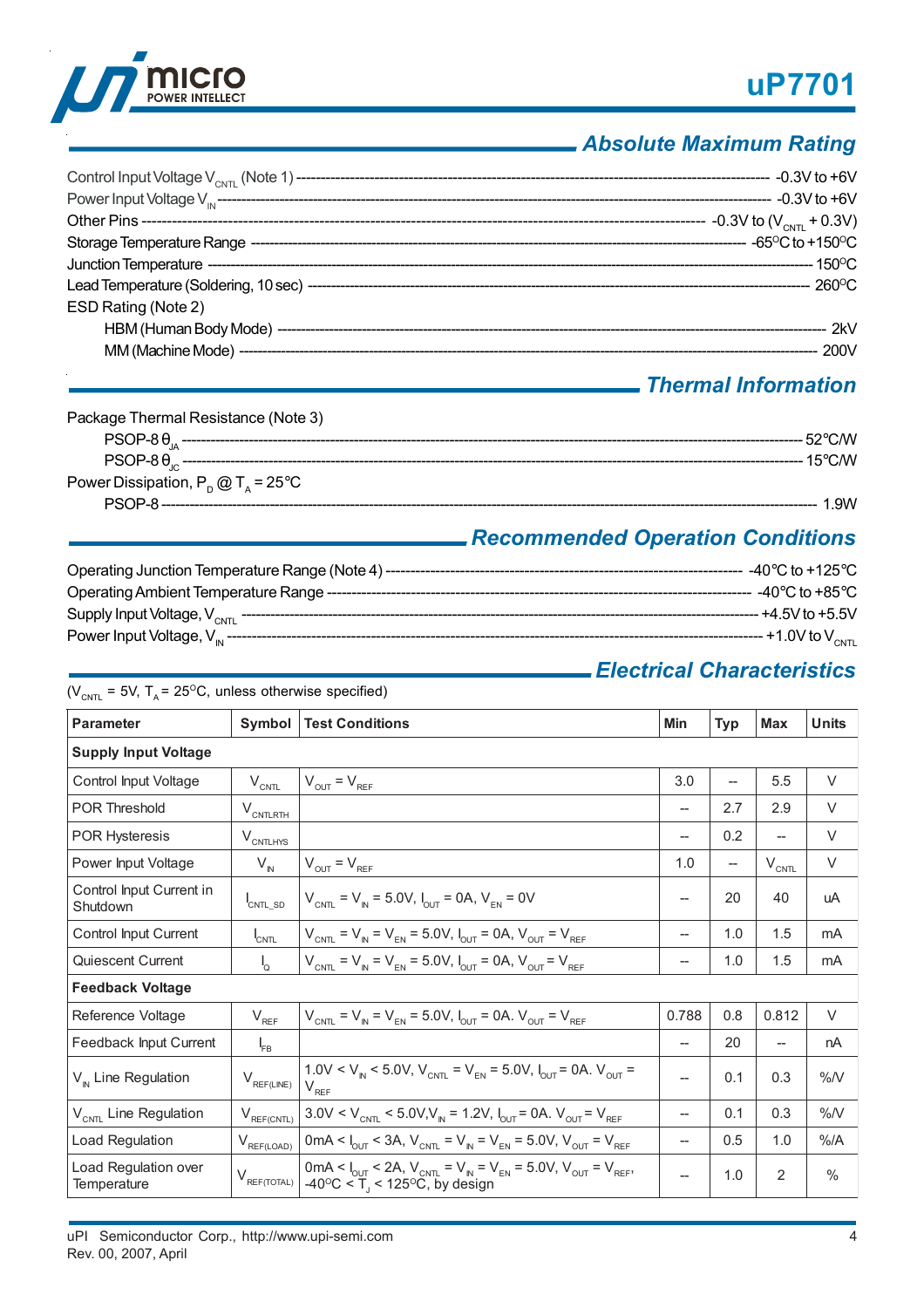

## *Electrical Characteristics*

| <b>Parameter</b>                            | Symbol                                    | <b>Test Conditions</b>                                                                                               | Min                                | <b>Typ</b>               | <b>Max</b>               | <b>Units</b> |  |  |
|---------------------------------------------|-------------------------------------------|----------------------------------------------------------------------------------------------------------------------|------------------------------------|--------------------------|--------------------------|--------------|--|--|
| Feedback Voltage ( $V_{REFIN} = V_{CNTL}$ ) |                                           |                                                                                                                      |                                    |                          |                          |              |  |  |
| On Resistance                               | $R_{DS(ON)}$                              | $I_{\text{OUT}}$ = 100mA, $V_{\text{CNT}}$ = $V_{\text{EN}}$ = 5.0V, $V_{\text{OUT}}$ = 1.6V                         | $\overline{\phantom{m}}$           | 100                      | 120                      | $m\Omega$    |  |  |
| Dropout Voltage                             | $\mathsf{V}_{\mathsf{DROP}}$              | $I_{\text{OUT}}$ = 2A, $V_{\text{CNT}}$ = $V_{\text{EN}}$ = 5.0V, $V_{\text{OUT}}$ = 1.6V, by design                 | --                                 | 200                      | 240                      | mV           |  |  |
|                                             |                                           | $I_{\text{OUT}} = 3A$ , $V_{\text{CNTL}} = V_{\text{EN}} = 5.0V$ , $V_{\text{OUT}} = 1.6V$ , by design               |                                    | 300                      | 360                      |              |  |  |
| V <sub>OUT</sub> Pull Low Resistance        |                                           | $V_{CNTL}$ = $V_{IN}$ = 5.0V, $V_{EN}$ = 0V, by design                                                               | $\hspace{0.05cm} -\hspace{0.05cm}$ | 90                       | $\overline{\phantom{a}}$ | Ω            |  |  |
| <b>Enable</b>                               |                                           |                                                                                                                      |                                    |                          |                          |              |  |  |
| Enable High Level                           | $V_{EN}$                                  |                                                                                                                      | --                                 | $\overline{\phantom{a}}$ | 1.6                      | V            |  |  |
| Disable Low Level                           | $\rm V_{\rm SD}$                          |                                                                                                                      | 0.4                                | $\overline{\phantom{a}}$ | $\overline{\phantom{a}}$ | V            |  |  |
| <b>EN Source Current</b>                    | $I_{EN}$                                  | $V_{EN} = 0V$ , $V_{CNTL} = 5.0V$                                                                                    | $\overline{\phantom{0}}$           | 12                       | 20                       | uA           |  |  |
| EN Input Impedance                          | $Z_{\!\scriptscriptstyle\mathsf{EN}}$     |                                                                                                                      | $\overline{\phantom{0}}$           | 65                       | $\overline{\phantom{0}}$ | $K\Omega$    |  |  |
| <b>PWROK</b>                                |                                           |                                                                                                                      |                                    |                          |                          |              |  |  |
| FB Power OK Threshold                       | $V_{\text{POKTH}}$                        | $I_{\text{OUT}} = 0A$ , $V_{\text{CNT}} = V_{\text{IN}} = V_{\text{EN}} = 5.0V$ , $V_{\text{OUT}} = V_{\text{REF}}$  | $\overline{\phantom{0}}$           | 92                       |                          | $\%$         |  |  |
| Power OK Hysteresis                         | $V_{\rm pOKHYS}$                          | $I_{\text{OUT}} = 0A$ , $V_{\text{CNT}} = V_{\text{IN}} = V_{\text{EN}} = 5.0V$ , $V_{\text{OUT}} = V_{\text{REF}}$  |                                    | 8                        |                          | $\%$         |  |  |
| POK Delay Time                              |                                           | From $V_{\text{out}}$ > 92% $V_{\text{nom}}$ to POK rising                                                           | $\overline{\phantom{0}}$           | 1                        | $\overline{\phantom{0}}$ | ms           |  |  |
| <b>Overcurrent Protection</b>               |                                           |                                                                                                                      |                                    |                          |                          |              |  |  |
| <b>OCP Threshold Level</b>                  | $I_{OCP}$                                 | $V_{CNTL} = V_{IN} = V_{EN} = 5.0 V, V_{OUT} = V_{REF}$                                                              | 3.5                                | $\overline{\phantom{a}}$ | $\overline{\phantom{0}}$ | A            |  |  |
| <b>Output Short Circuit</b><br>Current      | $I_{\rm sc}$                              | $V_{CNTL} = V_{N} = V_{EN} = 5.0 V, V_{OUT} = 0 V$                                                                   | $\overline{\phantom{0}}$           | 100                      |                          | mA           |  |  |
| <b>Thermal Protection</b>                   |                                           |                                                                                                                      |                                    |                          |                          |              |  |  |
| <b>Thermal Shutdown</b><br>Temperature      | $T_{SD}$                                  | $V_{\text{OUT}} = 0A$ , $V_{\text{CNT}} = V_{\text{N}} = V_{\text{FN}} = 5.0V$ , $V_{\text{OUT}} = V_{\text{REF}}$   | $\overline{\phantom{0}}$           | 170                      |                          | $^{\circ}$   |  |  |
| <b>Thermal Shutdown</b><br>Hysteresis       | $\mathsf{T}_{\textsf{\scriptsize SDHYS}}$ | $V_{\text{OUT}} = 0A$ , $V_{\text{CNTL}} = V_{\text{IN}} = V_{\text{EN}} = 5.0V$ , $V_{\text{OUT}} = V_{\text{REF}}$ |                                    | 30                       |                          | $^{\circ}C$  |  |  |

- **Note 1.** Stresses listed as the above "Absolute Maximum Ratings" may cause permanent damage to the device. These are for stress ratings. Functional operation of the device at these or any other conditions beyond those indicated in the operational sections of the specifications is not implied. Exposure to absolute maximum rating conditions for extended periods may remain possibility to affect device reliability.
- **Note 2.** Devices are ESD sensitive. Handling precaution recommended.
- **Note 3.**  $\theta_{\text{IA}}$  is measured in the natural convection at T<sub>A</sub> = 25°C on a low effective thermal conductivity test board of JEDEC 51-3 thermal measurement standard.
- **Note 4.** The device is not guaranteed to function outside its operating conditions.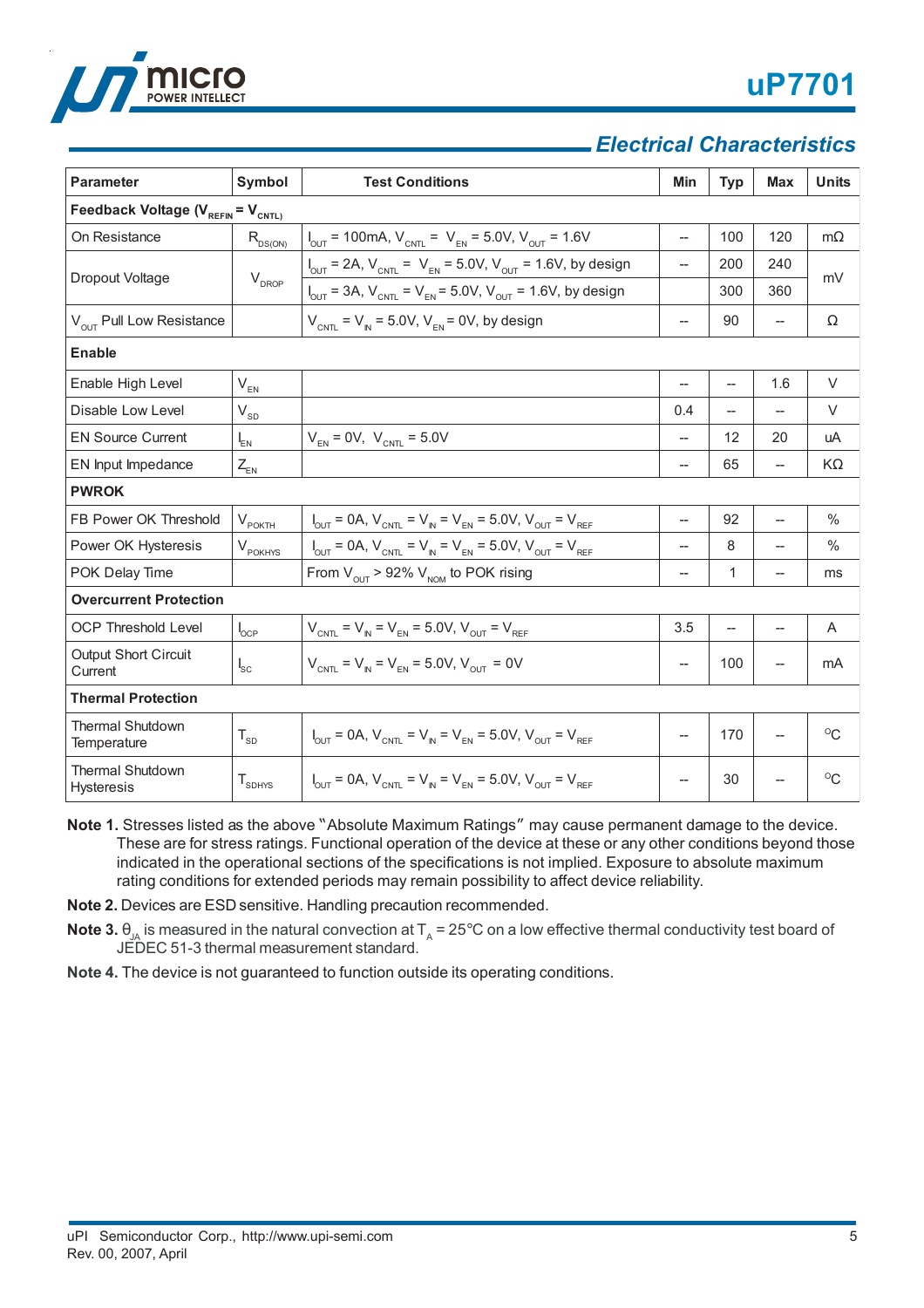

V<sub>CNTL</sub> (2V/Div

V<sub>OUT</sub> (1V/Div)

POK (5V/Div)

 $I_{IN}$  (1A/Div)



## **Power On from V<sub>CNTL</sub> Power On from V<sub>IN</sub>** V<sub>IN</sub> (2V/Div) V<sub>OUT</sub> (1V/Div)  $\mathbf{1}$  $1 - 2$ POK (5V/Div)  $2 - 2$  $2 3 \overline{3}$  $I_{IN}$  (1A/Div)  $4 4-$ 1ms/Div  $V_{\text{CNTL}}$  =5V,  $V_{\text{IN}}$  = 3.3V,  $C_{\text{OUT}}$  = 1000uF, No Load.  $V_{CNTL}$  =5V,  $V_{IN}$  = 3.3V,  $C_{OUT}$  = 1000uF, No Load. **Turn On from EN** VEN (5V/Div) 300mV Oropout Voltgae (mV) Dropout Voltgae (mV)V<sub>OUT</sub> (1V/Div)  $1 - 2$ 200mV POK (5V/Div)  $2 - 3$ 100mV  $3-2$  $I_{IN}$  (1A/Div)  $4-$ 1ms/Div  $V_{CNTL}$  =5V,  $V_{IN}$  = 3.3V,  $C_{OUT}$  = 1000uF, No Load. **Output Short Circuit** π τ Output Voltage Deviation (mV)  $2V$ Output Voltage (V) Output Voltage (V) 1.5V  $0mV^0$  $1<sub>V</sub>$  $0.5V$ 2mV  $0V \stackrel{1}{\overbrace{0A}} 1A \stackrel{+}{2A} 3A \stackrel{+}{4A} 5A$ 0V 4mV → 4mv → 4mv → 4mv → 4mv → 4mv → 4mv → 4mv → 4mv Y: 500 mV X: 1 A

## *Typical Operation Characteristics*



1ms/Div

**Ouput Voltage vs. Ouptut Current**



Output Current (A)

a ta ana tanan tanan tanan tanan t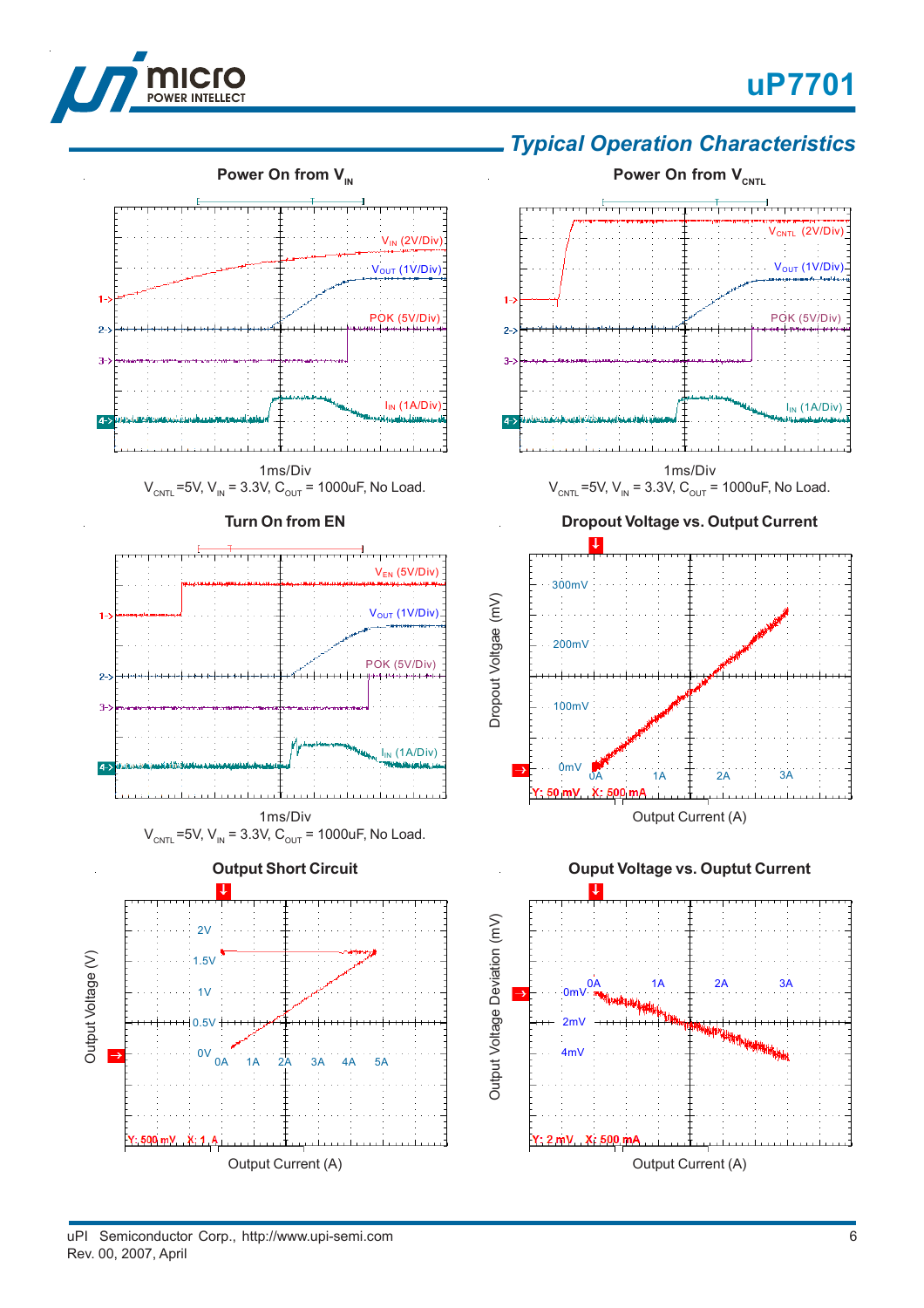

 $1 - \sum_{i=1}^{n}$ 

 $2 - 2$ 

# **uP7701**



**Line Regulation**

## *Typical Operation Characteristics*



**Load Transient Response**

25us/Div  $C_{OUT}$  = 22uF/X5R

material design

V<sub>OUT</sub><br>(5mV/Div)

IOUT (1A/Div)

Feedback Voltage  $V_{\text{\tiny{ER}}}\left(V\right)$ 

Feedback Voltage V<sub>FR</sub> (V)

0.79

0.795

0.8

0.805

0.81





Input Voltage  $V_{\text{CNTL}} = V_{\text{IN}}(V)$ 

2.5 3 3.5 4 4.5 5 5.5

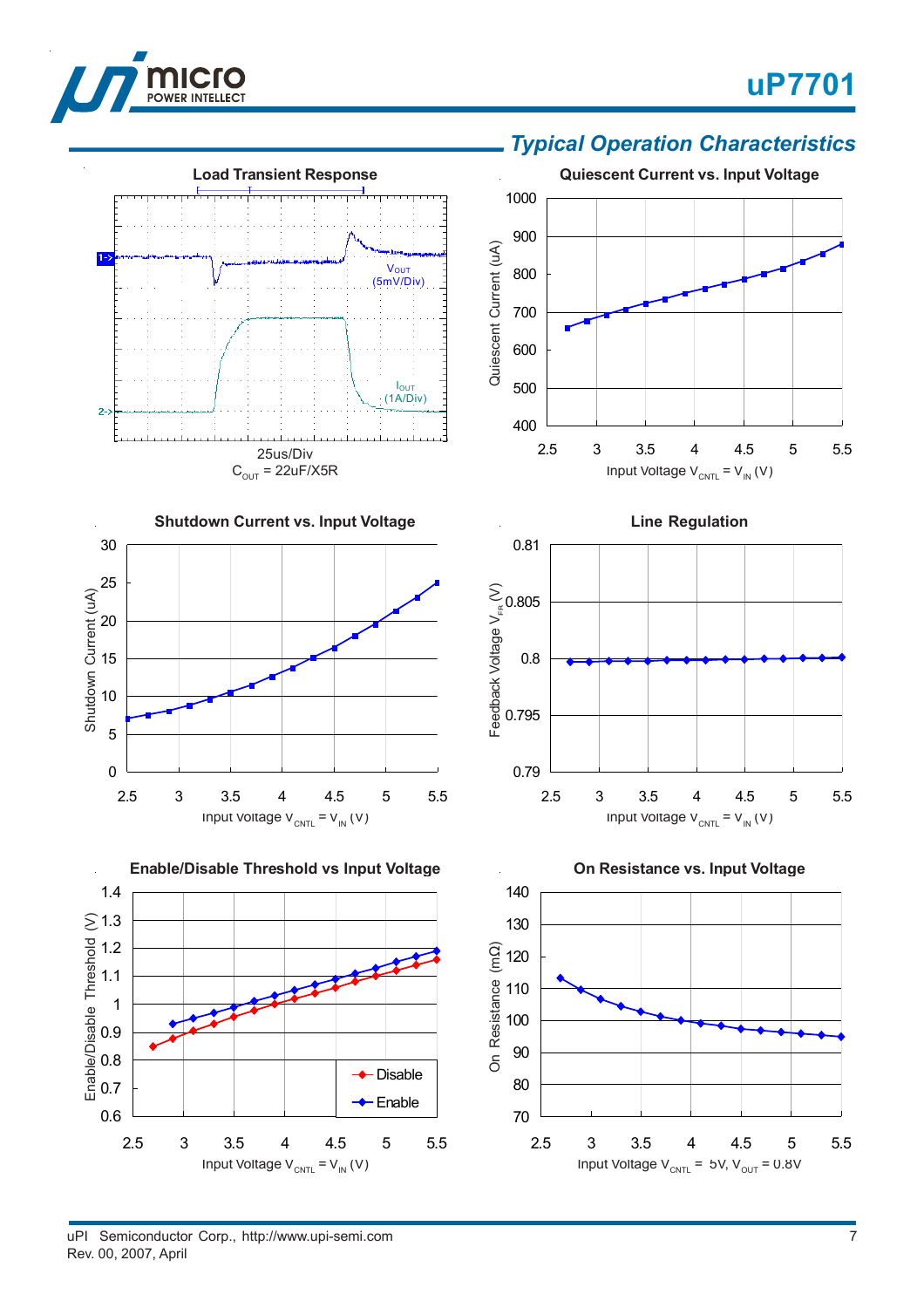

Feedback Voltage  $\mathsf{V}_{\scriptscriptstyle{\sf ER}}$  (mV)

790

Quiescent Current (uA)

795

800

805

810

# **uP7701**

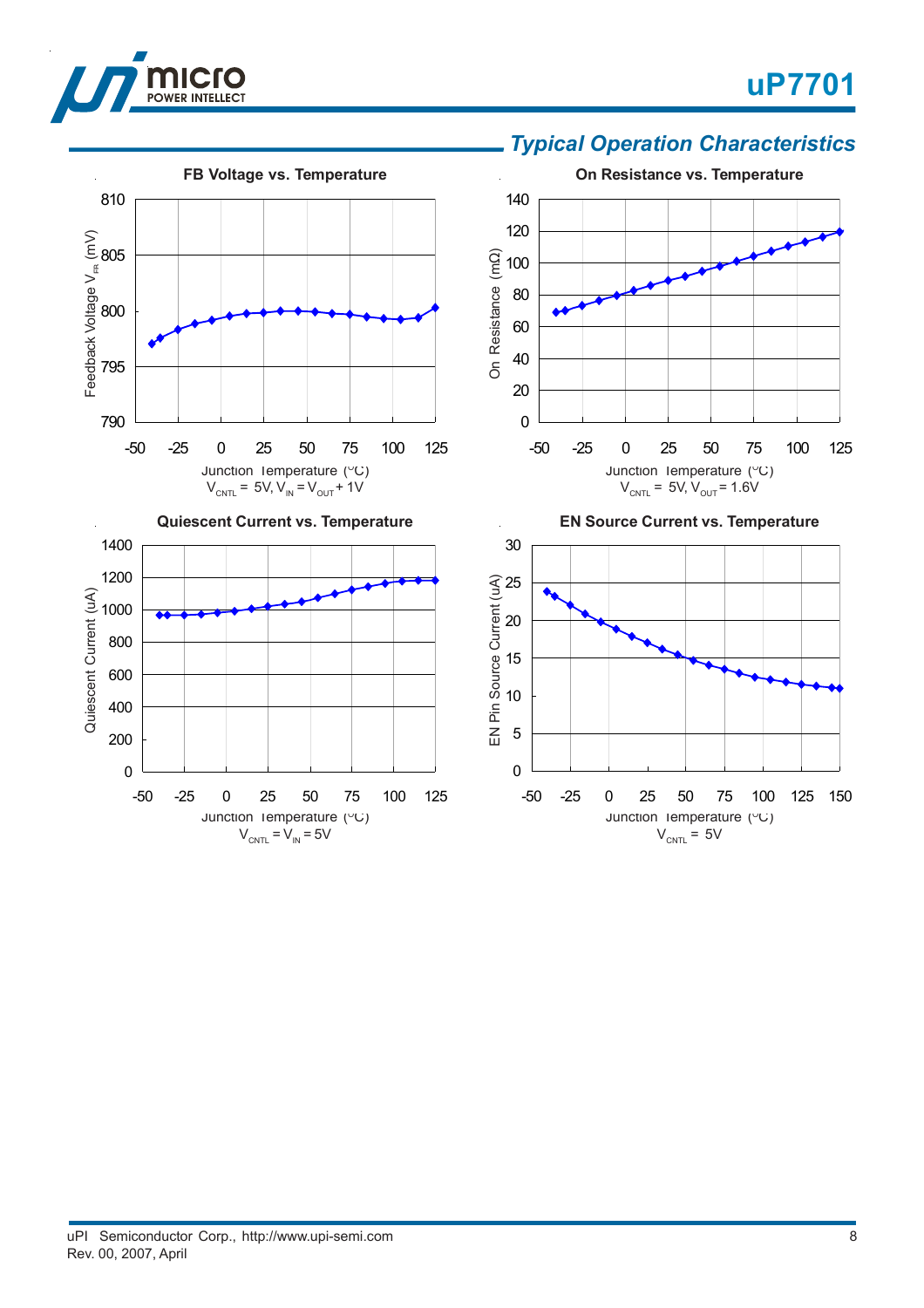

The uP7701 is a high performance linear regulator specifically designed to deliver up to 3A output current with very low input voltage and ultra low dropout voltage. With dual-supply configuration, the uP7701 operates with a wide input voltage VIN range from 1.0V to 5.5V and is ideal for applications where Vout is very close to VIN.

## **Supply Voltage for Control Circuit V<sub>CNTL</sub>**

Unlike other linear regulators that use a P-Channel MOSFET as the pass transistor, the uP7701 uses an N-Channel as the pass transistor. N-Channel MOSFET provides lower on-resistance and better stability meeting stringent requirements of current generation microprocessors and other sensitive electronic devices. The drain of N-Channel MOSFET is connected to VIN and the source is connected to VOUT. This requires that the supply voltage  $V_{\text{CNTL}}$  for control circuit is at least 1.5V higher than the output voltage to provide enough overdrive capability for the pass transistor thus to achieve low dropout and fast transient response. It is highly recommended to bias the device with 5V voltage source if available.

Use a minimum 0.1uF ceramic capacitor plus a 10Ω resistor to locally bypass the control voltage.

#### **Input/Output Capacitor Selection**

The uP7701 has a fast transient response that allows it to handle large load changes associated with high current applications. Proper selection of the of the output capacitor and it's ESR value determines stable operation and optimizes performance. The typical application circuit shown in Figure 1 was tested with a wide range of different capacitors. The circuit was found to be unconditionally stable with capacitor values from 10uF to 2200uF and ESR ranging from 0.5mΩ to greater then 75mΩ.



Figure 1. Typical Application Circuit

**Input capacitor:** A minimum of 4.7uF ceramic capacitor is recommended to be placed directly next to the VIN pin. This allows for the device being some distance from any bulk capacitance on the rail. Additionally, bulk capacitance may be added closely to the input supply pin of the uP7701 to ensure that  $V_{\text{IN}}$  does not sag, improving load transient response.

**Output capacitor:** A minimum bulk capacitance of 10uF, along with a 0.1uF ceramic decoupling capacitor is recommended. Increasing the bulk capacitance will improve the overall transient response. The use of multiple lower value ceramic capacitors in parallel to achieve the desired bulk capacitance will not cause stability issues. Although designed for use with ceramic output capacitors, the uP7701 is extremely tolerant of output capacitor ESR values and thus will also work comfortably with tantalum output capacitors.

#### **Thermal Consideration**

The uP7701 integrates internal thermal limiting function to protect the device from damage during fault conditions. However, continuously keeping the junction near the thermal shutdown temperature may remain possibility to affect device reliability. It is highly recommended to keep the junction temperature below the recommended operation condition 125°C for maximum reliability.

Power dissipation in the device is calculated as:

$$
P_{D} = (V_{IN} - V_{OUT}) \times I_{OUT} + V_{CNTL} \times I_{CNTL}
$$

It is adequate to neglect power loss with respective to control circuit  $V_{CNTL}$  x  $I_{CNTL}$  when considering thermal management in uP7701 Take the following moderate operation condition as an example:  $V_{\text{IN}}$  = 2.5V,  $V_{\text{OUT}}$  = 1.5V,  $I_{\text{OUT}}$  = 2A, the power dissipation is:

$$
PD = (1.8V - 1.2V) \times 2A = 2.0W
$$

This power dissipation is conducted through the package into the ambient environment, and, in the process, the temperature of the die (T $_{\rm J}$ ) rises above ambient. Large power dissipation may cause considerable temperature raise in the regulator in large dropout applications. The geometry of the package and of the printed circuit board (PCB) greatly influence how quickly the heat is transferred to the PCB and away from the chip. The most commonly used thermal metrics for IC packages are thermal resistance from the chip junction to the ambient air surrounding the package  $(\theta_{\text{IA}})$ :

$$
\theta_{JA} = (T_J - T_A) / P_D
$$

θ<sub>JA</sub> specified in the *Thermal Information* section is measured in the natural convection at  $T<sub>A</sub> = 25^{\circ}C$  on a high effective thermal conductivity test board (4 Layers, 2S2P) of JEDEC 51-7 thermal measurement standard. The case point of  $\theta_{\text{JC}}$  is on the exposed pad for PSOP-8 package.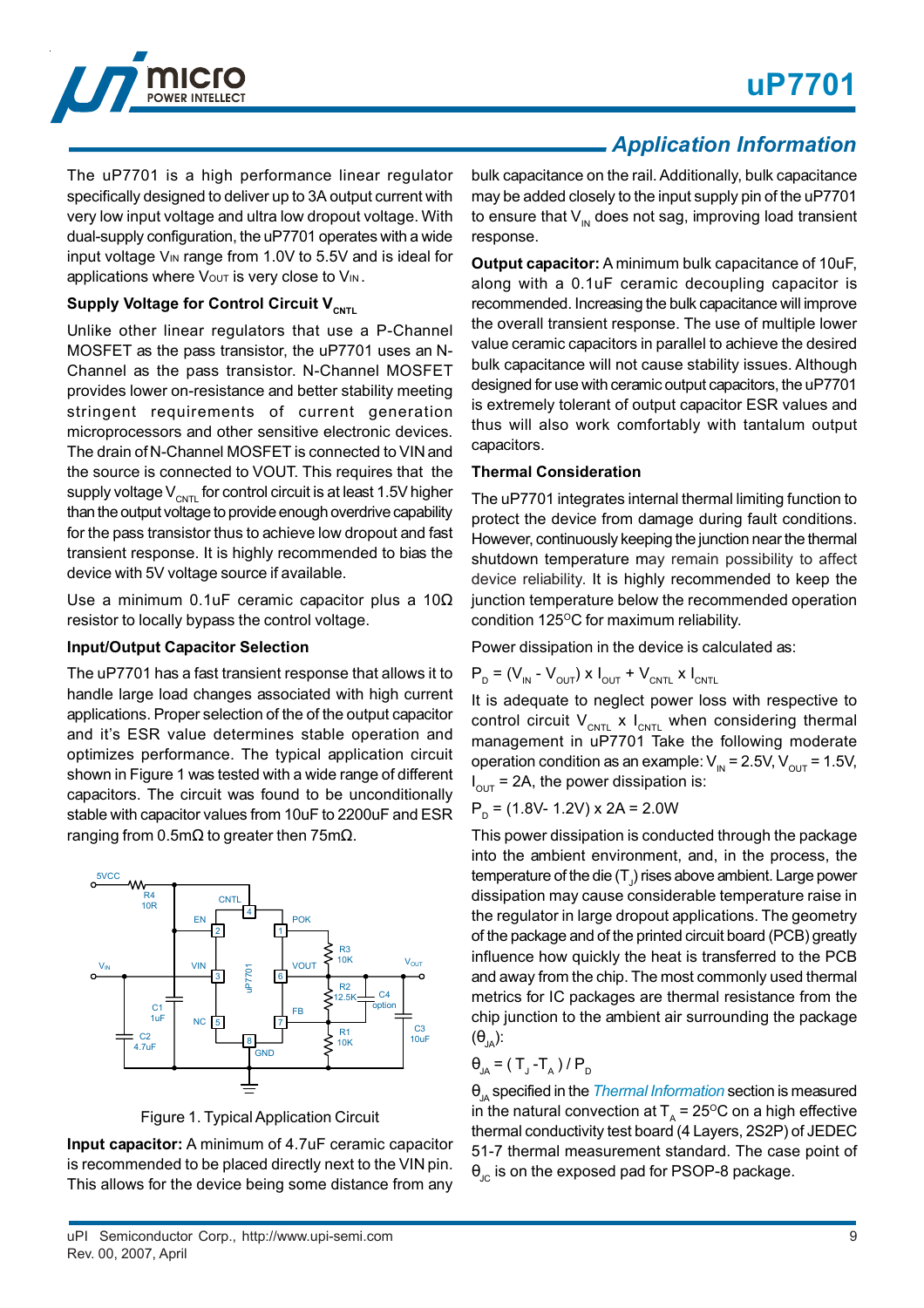

## *Application Information*

Given power dissipation  $P_{p}$ , ambient temperature and thermal resistance  $\theta_{14}$ , the junction temperature is calculated as:

$$
T_{J} = T_{A} + \Delta T_{JA} = T_{A} + P_{D} \times \theta_{JA}
$$

To limit the junction temperature within its maximum rating, the allowable maximum power dissipation is calculated as:

 $P_{D(MAX)} = (T_{J(MAX)} - T_A) / \theta_{JA}$ 

where  $T_{J(MAX)}$  is the maximum operation junction temperature 125°C,  $T<sub>A</sub>$  is the ambient temperature and the θ<sub>ια</sub> is the junction to ambient thermal resistance.  $θ<sub>ια</sub>$  of PSOP-8 packages is 75°C/W on JEDEC 51-7 (4 layers, 2S2P) thermal test board with minimum copper area. The maximum power dissipation at  $T_A = 25^{\circ}$ C can be calculated as:

 $P_{D(MAX)} = (125\text{°C} - 25\text{°C}) / 75\text{°C/W} = 1.33\text{W}$ 

The thermal resistance  $\theta_{JA}$  highly depends on the PCB design. Copper plane under the exposed pad is an effective heatsink and is useful for improving thermal conductivity. Figure 3 show the relationship between thermal resistance  $\theta_{14}$  vs. copper area on a standard JEDEC 51-7 (4 layers, 2S2P) thermal test board at  $T_A = 25^{\circ}$ C. A 50mm<sup>2</sup> copper plane reduces  $\theta_{1A}$  from 75°C/W to 52°C/W and increases maximum power dissipation from 1.33W to 1.9W.







Figure 4. Recommended PCB Layout.

## **Layout Consideration**

- 1. Place a local bypass capacitor as closed as possible to the VIN pin. Use short and wide traces to minimize parasitic resistance and inductance.
- 2. The exposed pad should be soldered on GND plane with maximum area and with multiple vias to inner layer of ground place for improving thermal performance.
- 3. Connect voltage divider directly to the point where regulation is required. Place voltage divider close to the device.